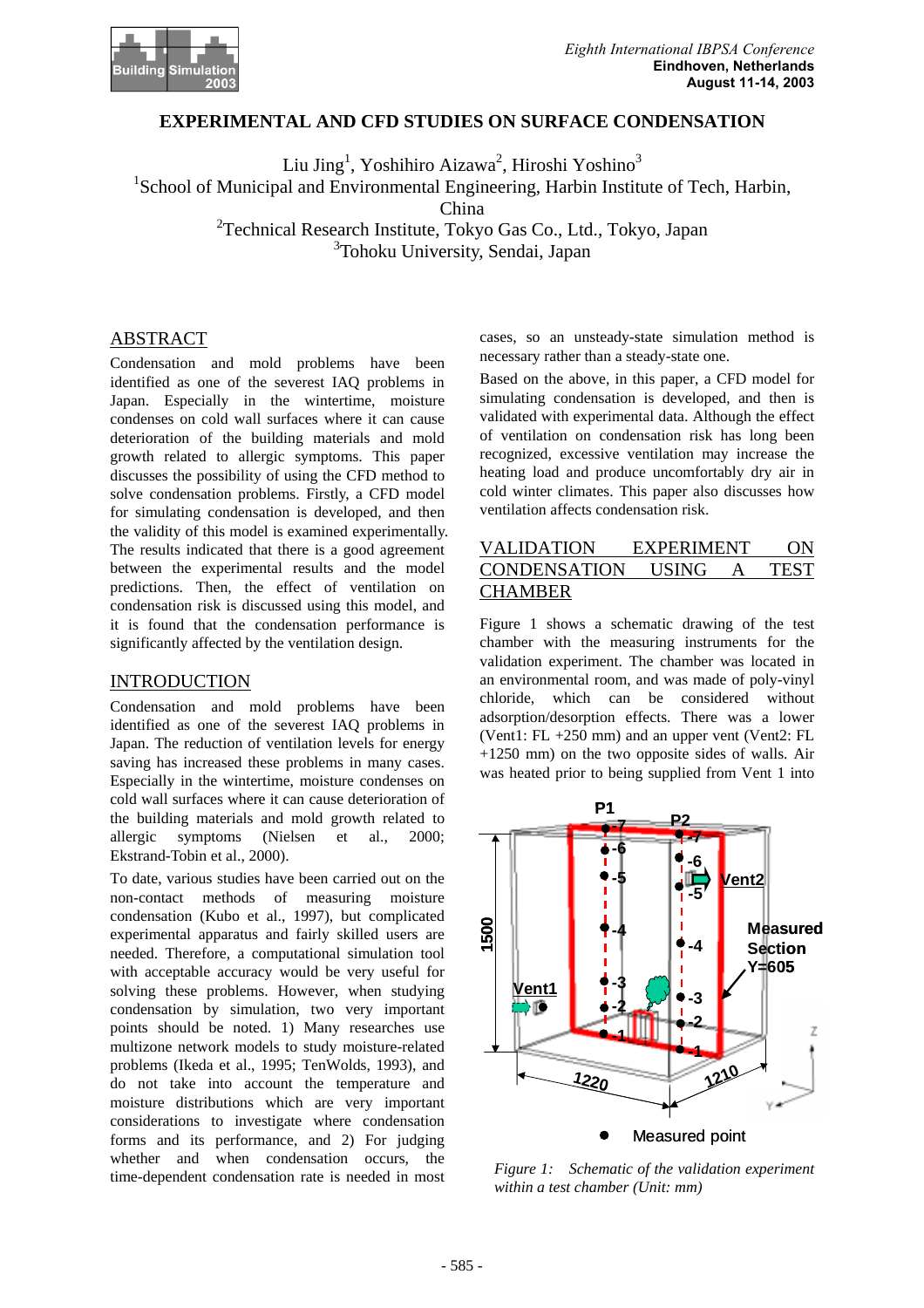the chamber, and exhausted to the outside by a fan which was located at Vent2. Hot–wire type anemometers were used to measure the airflow rates through the vents. Water vapor was produced by an electrical immersion heater from a tray. A sensor was put into the water to control water temperature and the vapor generation rate. The weight of vapor was measured and calculated by an electronic balance. The time-dependent temperature and relative humidity were measured at 14 points within the chamber, by temperature-humidity sensors which were accurate to 0.5 degrees and 3.0%. Note that the measured section of temperature & humidity and the location of the tray are in the middle of the Y-axis (Y=605mm), differing from the section of the vents and fan (Y=970mm).

The measurement conditions are summarized in Table 1. The experiment was divided into the following two periods,

**Period 1:** About 240 min. The fan was run on to supply 25.2 degrees air into the chamber until the air temperature rose close to the steady state. During this period, the tray was covered to keep a steady vapor emission rate and heat flux when the next period started.

**Period 2:** About 30min after Period 1. The cover of the tray was removed and vapor was released to the free stream air.

| таріє т. теазигететі сопатопу |     |                                  |
|-------------------------------|-----|----------------------------------|
| Air<br>temperature            | and | 20 degrees                       |
| humidity<br>outside           | the | $6.2$ g/kg' (50%RH)              |
| chamber                       |     |                                  |
| Vapor generation rate         |     | 101.3g/h                         |
| Water temperature             |     | 70 degrees                       |
| Ventilation rate              |     | $8.0m^3/h$ (3.8h <sup>-1</sup> ) |
| Supply air temperature        |     | 25.2 degrees                     |

*Table 1: Measurement conditions* 

# SIMULATION METHODS

#### **CFD Model**

The commercial Japanese CFD software STREAM4.0 was used in this study. A non-uniform mesh system was used with the finer mesh located in the near-wall region. The boundary and calculation conditions are summarized in Table 2. The simulation was divided into two parts according to the experiment,

Part 1: Steady-state simulation according to Period 1.

Part 2: Unsteady-state simulation according to Period 2, whose initial conditions within the chamber were the results obtained by Part 1.

*Table 1 Boundary & calculation conditions* 

| Turbulence model   | Standard $k - \varepsilon$ Model |
|--------------------|----------------------------------|
| CFD grid points    | $39(X) * 47(Y) * 39(Z) = 71487$  |
| Numerical          | OUICK                            |
| schemes            |                                  |
| Exhaust            | The measured air velocity of     |
|                    | the fan is used                  |
| Supply             | Calculated with mass balanced    |
| Wall               | Vel.: Standard log-law           |
|                    | Heat: Fixed convective heat      |
|                    | transfer rate                    |
| Moisture           | $2.6*10^{5}m^{2}/s$              |
| diffusion          |                                  |
| coefficient $D_m$  |                                  |
| Initial conditions | The measured data                |

### **Condensation model**

Surface condensation is assumed to form when the absolute humidity of ambient air next to the wall surface *Wsur* is higher than the saturated absolute humidity according to the temperature of the wall surface  $W_{aI}$ . The effect of adsorption and desorption is not considered in this model.

The time-dependent condensation rate per unit area on a wall surface  $CON(s, t_1)$  and the accumulative condensation rate of the total wall surface *SUMCON*   $(t<sub>1</sub>)$  at time  $t<sub>1</sub>$  are defined as:

$$
CON(s, t_1) = \int_{t=t_1}^{t_0} h_D[W_{sur}(s, t) - W_{a1}(s, t)]dt
$$
 (1)

$$
SUMCON(t_1) = \int_{s} CON(s, t_1) ds
$$
 (2)

In this paper,  $h<sub>D</sub>$  is calculated using the Lewis relation.

$$
h_D = \frac{h_T}{\rho c_p} \frac{1}{(L_e)^{0.67}}
$$
 (3)

The combined simulation method is shown in Figure 2.



*Figure 2 Flow chart of combined simulation of airflow, moisture and condensation*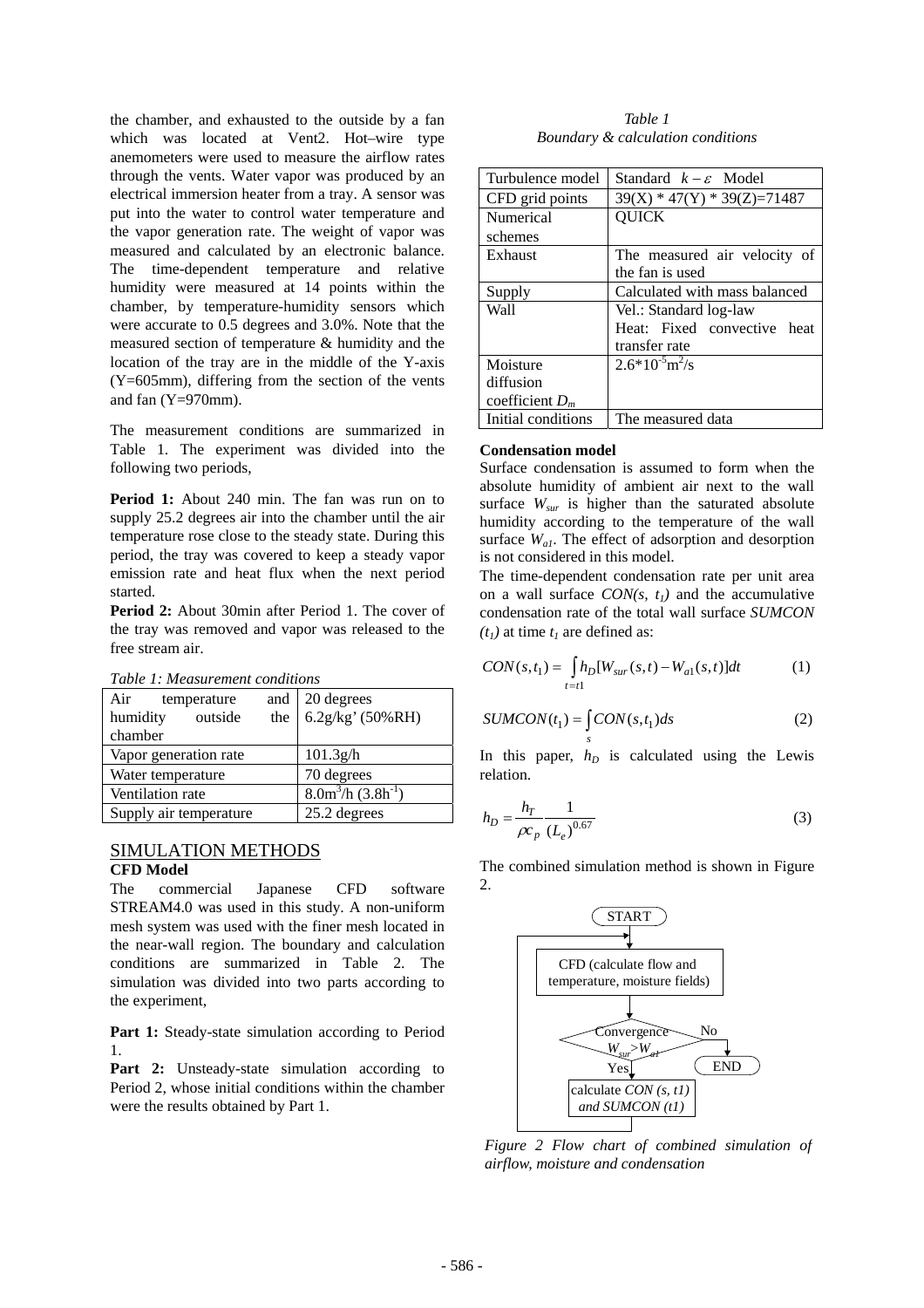#### **Case study**

Firstly, CFD prediction was carried out using the measurement conditions as shown in Table 1 for validation (Case1). In addition, to assess the effect of ventilation on reducing condensation risk, two parameter studies (Cases 2, 3) were carried out. Heat transfer due to moisture transfer was set as  $500W/m<sup>2</sup>$ for all the three cases according to other experiments that will be reported hereafter. Computations were time-dependent, and the time interval was set as 0.5s. The total simulation time for each case was about 5h. 1) Case1: Validation with the experiment in the test chamber.

2) Case2: Discussion of the influence of ventilation rate on condensation performance. In this case, ventilation rate increases from 7.9 to  $9.4 \text{m}^3/\text{h}$   $(3.8 \text{h}^{-1})$ to  $4.5h^{-1}$ ) compared with Case1. Other simulation conditions are the same as those of Case1.

3) Case3: Discussion of the influence of ventilation strategy on condensation performance. In this case, air is exhausted from Vent1 and supplied from Vent2. Other simulation conditions are the same as those of Case1.

# RESULTS AND DISCUSSION

## **Comparison between measured and predicted results (Case1)**

Firstly, Figure 3 shows the measured results of three vertical points at Positions 1 and 2 for Period 1. Note that because the tray was not covered completely, some vapor was released and resulted in the rise of humidity. Then this figure shows the comparison between the predicted and measured results for Period 2. The rise of temperature and humidity is due to the simultaneous temperature and humidity transfer. Because of the upward movement of supply air due to the exhaust fan and buoyant plume from the water surface, a vertical distribution with lower values near the floor and higher values near the ceiling can be observed for not only temperature but also humidity. There are differences of about 1.0 degrees and 1.4g/kg' at the end of Period 2. After about 20 min, both measured and predicted humidity at the ceiling reached saturation point, indicating that surface condensation is likely to happen in this area.

In general, the predicted results are in reasonable agreement with the measurements for temperature and humidity for Position 1 (the average relative difference between the simulated predictions and experimental measurements for temperature and humidity at 30min range from 0.9% to 4.8%, respectively), but some discrepancies can be seen for Position 2. Especially at the floor, both the predicted temperature and humidity is lower than the measured ones, and the relative difference is up to about 7%. Although velocity vectors were not measured, it can be concluded that compared with the experimental results, supply air can not reach the region of Position 2 in the prediction. This suggests that the effect of buoyancy on streamline curvature is over-estimated in the CFD model.

## **Simulation of condensation by CFD (Case1)**

Figure 4 shows the *CON(s, t<sub>1</sub>)* contours at  $t_1$ =20, 30, 45 and 60min from the start of vapor production. In



*Figure 3 Comparison between measured and predicted temperature and moisture variations (Case1)*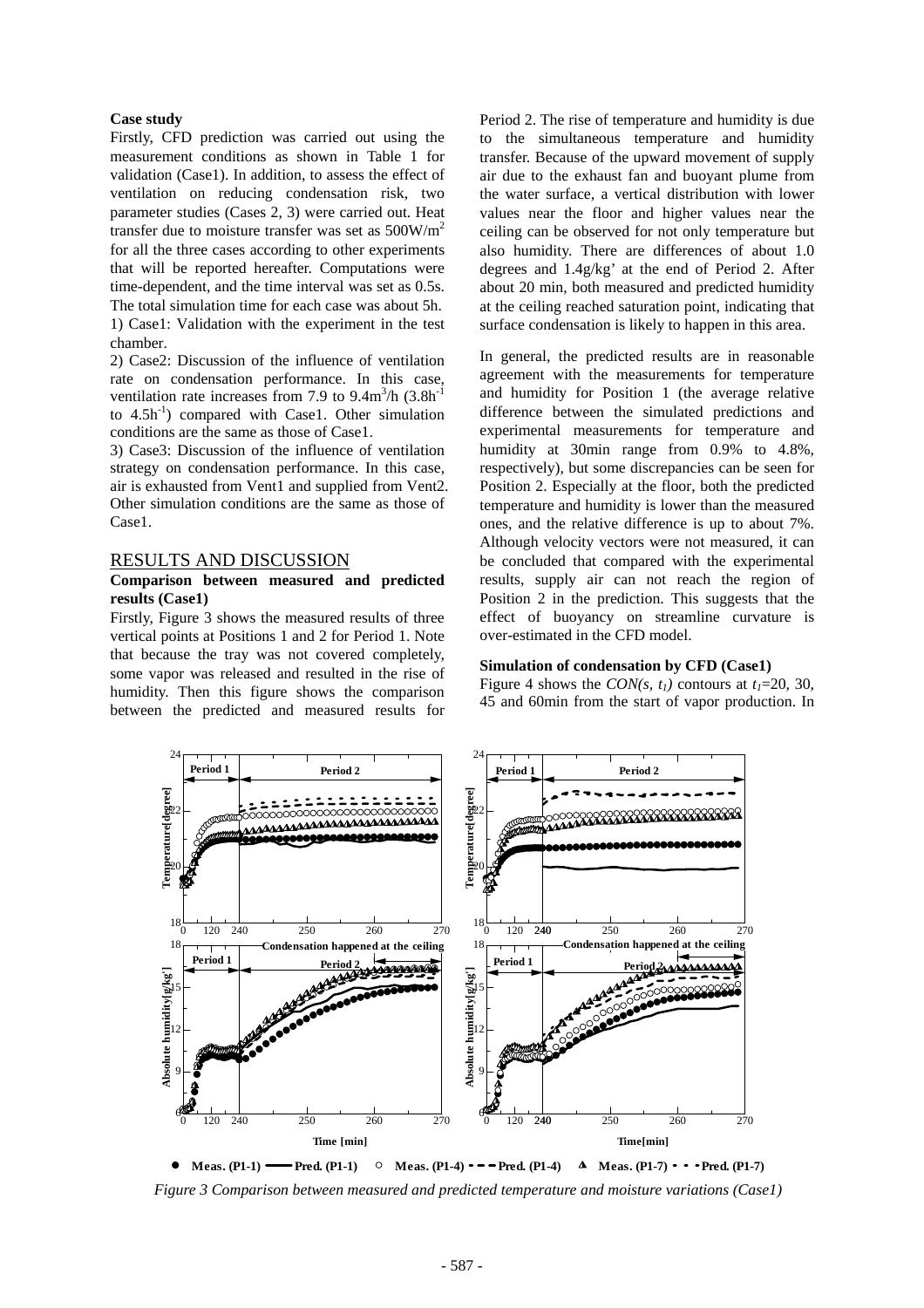

*Figure 4 Predicted CON(s, t<sub>1</sub>) contours for Case1* 

this paper, it is assumed that if  $CON(s, t_1)$  is below  $1g/m<sup>2</sup>h$  (3\*10<sup>-4</sup>kg/m<sup>2</sup>s), it cannot cause significant damage to the wall surface. Although surface condensation was not measured directly, considering the reasonable agreement between the measured and predicted temperature and humidity distributions mentioned before, the prediction of condensation is expected to be acceptable. The results show that condensation happens in the corner near the ceiling firstly, then expands along the ceiling and the vertical walls. After about 45 min, the area of condensation does not change significantly. Because of the air movement by heated supply air, the temperatures of the wall surfaces near the fan and vents (i.e., the wall  $Y=$  max and  $X=$  min) are higher than those of other walls, and result in a lower condensation rate. Indeed, at the end of the experiment, significant water droplet condensation and frost buildup were observed at the regions corresponding to the simulation.

## **Discussion of ventilation on condensation performance**

Figures 5 and 6 show the predicted  $CON(s, t_1)$ contours at 60 min after the start of vapor production for Cases 2 and 3 (compare with Figure 4 (d)). For Case2, as expected, *CON(s, 60min)* decreases as the supply flow rate increases. For Case3, *CON(s, 60min)* decreases significantly due to the change of ventilation strategy. Because the exhaust vent is moved to near the moisture source, moisture can be extracted directly to the outside instead of moving through the whole space, thus reducing the humidity levels near the ceiling. Figure 7 shows *SUMCON (60min)* at each wall and the total value of *CON (60min)* for all the cases. The total *SUMCON (60min)* value of Case2 and Case3 is only 26% and 20% compared with Case1, respectively.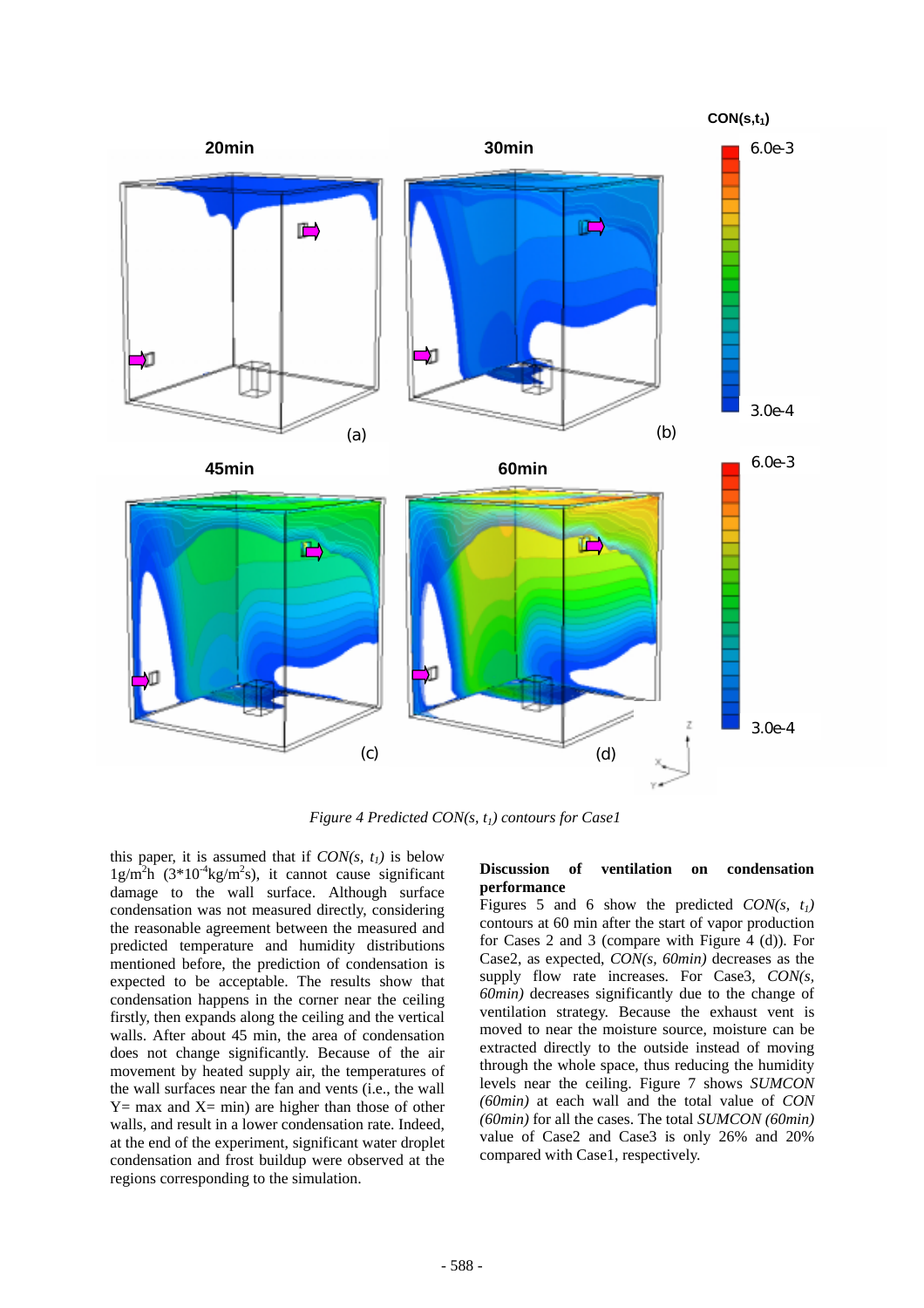# CONCLUSIONS

A CFD model for simulating surface condensation has been developed and discussed. Based on the results and discussions, the following conclusions can be drawn:

1) The CFD model gives good agreement with the experimental results for simulating temperature and moisture distributions. It has been proved to be a powerful tool for studying the condensation risk and evaluating the impact of various parameters.

2) Except for the sufficient supply flow rate, the ventilation strategy has a marked effect on the moisture distribution and condensation performance. By placing the air inlet and extract positions appropriately, the condensation risk can be reduced significantly.

## REFERENCES

Aizawa, Y., Liu, J., Yoshino, H. 2002. Study on Indoor Humidity Distributions, The 23rd Conference of the AIVC and the 3rd European Conference on Energy Performance & Indoor Climate in Buildings, pp.201-206

ASHRAE. 1997. ASHRAE handbook fundamentals, pp.5.11-5.12, Atlanta

Ekstrand-Tobin, A., Lindgren, S. 2000. Indoor Environment and Allergic Parameters before and after Renovation of Moisture Damaged Constructions, Proceedings of Healthy Buildings, Vol.3

Ikeda, T., Imanaka, M. 1995. Properties of Condensation and Effects of Hygroscopic Materials in a Dwelling House under Door Open and/or Close conditions, Nol.473, pp15-24 (in Japanese)

Kuba, T., Miyamura, H., Tarumi, H., Okazaki, T. 1997. Measurement of Surface Condensation Using Multi-spectral Scanner, The 6th International Symposium on Building and Urban Environment Engineering and Management, pp.53-59

Liu, J., Aizawa, Y., Yoshino, H. 2002. Experimental and Numerical Study on Simultaneous Temperature and Humidity Distributions, 8th International Conference on Air Distribution in Rooms, Roomvent'02, pp.169-172

Nielsen, K. F., Nielsen, P. A., Holm, G. 2000. Growth of Moulds on Building Materials under Different Humidities, Proceedings of Healthy Buildings 2000, Vol.3

TenWolde, A. 1993. Ventilation, Humidity, and Condensation in Manufactured Houses During Winter, ASHRAE Transactions 99(1),  $p_{\text{D}}$ ,  $p_{\text{D}}$ ,  $p_{\text{D}}$ ,  $p_{\text{D}}$ ,  $p_{\text{D}}$ ,  $p_{\text{D}}$ ,  $p_{\text{D}}$ ,  $p_{\text{D}}$ ,  $p_{\text{D}}$ ,  $p_{\text{D}}$ ,  $p_{\text{D}}$ ,  $p_{\text{D}}$ ,  $p_{\text{D}}$ ,  $p_{\text{D}}$ ,  $p_{\text{D}}$ ,  $p_{\text{D}}$ ,  $p_{\text{D}}$ ,  $p_{\text{D}}$ ,  $p_{\text{D}}$ ,  $p_{\text{D}}$ ,







*Figure 6 Predicted CON(s, t<sub>1</sub>) contours for Case3 (t1=60min)* 



*Figure 7 SUMCON*  $(t_1)$  and the total value for the three *cases (t1=60min)*

 $c_p$  = specific heat at constant pressure, kJ/(kg\*K)